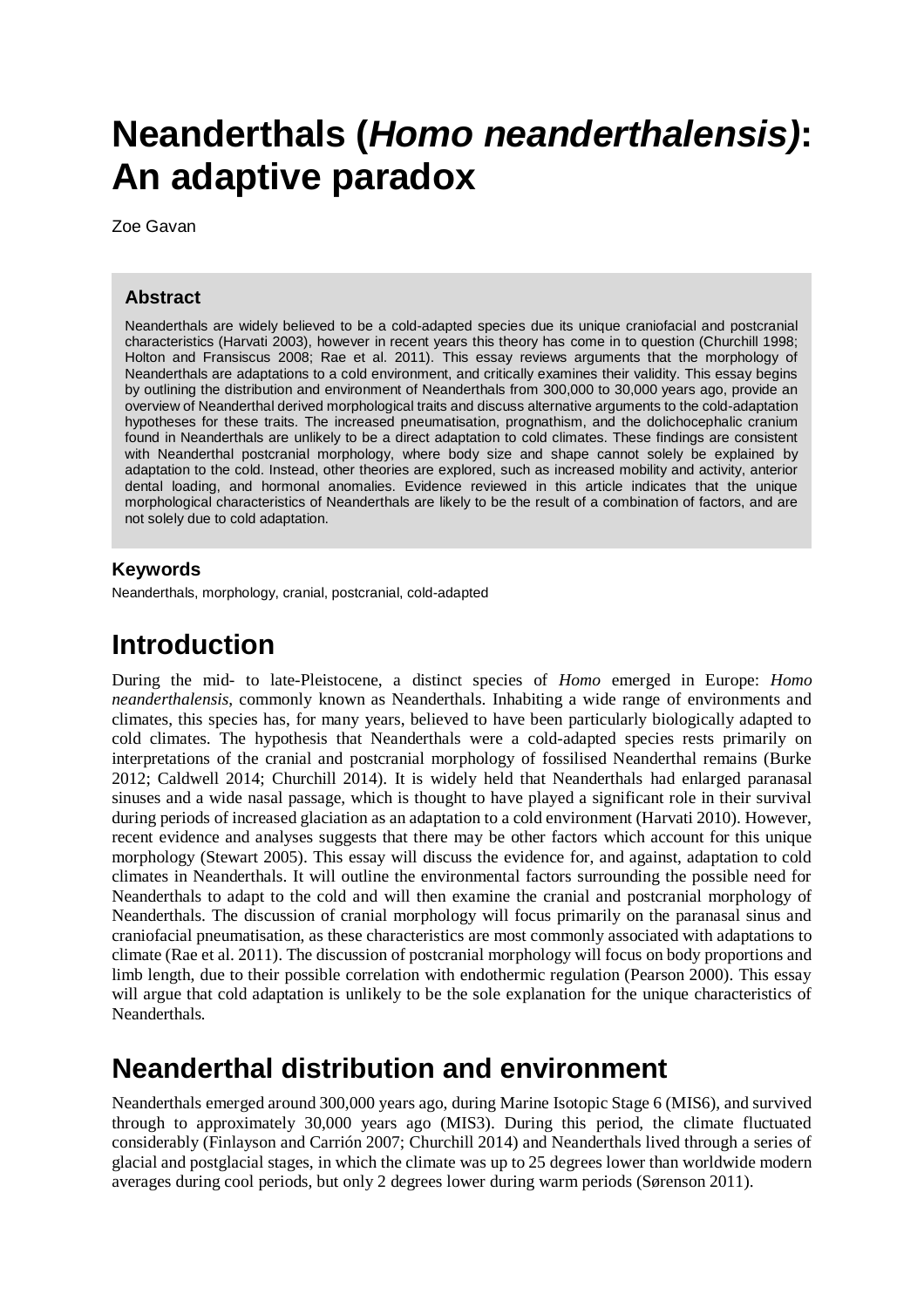Neanderthal distribution covers most of Europe. Fossil specimens have been found from Northern and Eastern Europe, as far south as Israel, with emerging evidence that Neanderthals may have made it as far east as modern Russia (Finlayson and Carrión 2007). The majority of fossil specimens have been found in southern and western Europe, where the climate was consistently warmer than other areas (Skrzypek et al. 2011; Benito et al. 2017). The fossil record indicates continual habitation in more temperate areas of Europe, and only temporary phases of occupation in northern and eastern areas, during warmer phases (Skrzypek et al. 2011). Furthermore, the Neanderthal diet has often been interpreted as consisting primarily of cold-adapted megafauna such as mammoth and bison (Hardy 2010). Further research into Neanderthal diets point to a wider variety of plant matter than previously supposed, which would not have been abundant in exceedingly cold climates. From the geographical distribution, diet, and climate reconstruction of the Neanderthal environment, it can be surmised that Neanderthals were capable of surviving in cold climates but were not necessarily restricted to cold areas (Papagianni and Morse 2013).

### **Were Neanderthals cold-adapted?**

To understand whether Neanderthals were cold-adapted, we can start by considering how coldadaptation is interpreted and understood through the fossil record. The most widely cited theories relating to possible cold-adaptation are Bergmann's (1848) and Allen's (1877) rules. These rules state that body size is directly related to climate, and that a smaller surface area-to-volume ratio is crucial in thermal regulation in endothermic species. Having a smaller surface area-to-volume ratio means the body retains heat more effectively. Research shows that Bergman and Allen's rules may apply to *Homo* species. For example, modern human populations living in warm climates have evolved to be tall and thin, and populations in cool climates are shorter and stockier (Weaver and Klein 2009). Similar to modern humans who live in cold climates, Neanderthals have also evolved a shorter and stockier body shape (Weaver and Klein 2009). Another significant argument for cold adaptation relates to the shape and size of the paranasal sinuses and nasal complex. Research has shown that enlarged nasal apertures, nasal passages, and paranasal sinuses are adapted to warmer climates; these features being smaller is better adapted to cooler climates (Hubbe et al. 2009).

An important caveat in interpreting the literature on the selective factors for Neanderthal cranial and postcranial morphology is that features that are often interpreted as adaptations to the cold in Neanderthals are frequently contrasted with anatomically modern human traits (Trinkaus 2003). For example, Neanderthals had more prognathic faces and a shorter, stockier body type compared to modern *Homo sapiens.* However, when compared to earlier specimens of *Homo sapiens* which often displayed significant morphological variation, the degree of prognathism is not substantially different from Neanderthal fossil specimens (Stringer 2016). This has led to a particular focus being placed on whether Neanderthals are better adapted to the cold when compared with later hominin species, instead of focussing on the Neanderthal characteristics alone and whether they are representative of adaptations to cold climates. To correct for this bias, this review compares Neanderthal characteristics with earlier, contemporary species of *Homo sapiens* where applicable, and compares Neanderthal attributes to modern human populations only when explaining or exemplifying particular endothermic rules.

### **Evidence from the Neanderthal cranium**

To address the question of whether Neanderthals were a cold-adapted species based on evidence from the cranium, this paper will review two key cranial characteristics: midfacial prognathism and the overall size and shape of the cranium. The degree of midfacial prognathism has been chosen as many arguments about Neanderthals adaptation to cold climates rests on the morphology of the midface. The size and shape of the cranium has been chosen for review due to its relevance to arguments about endothermic regulation.

The mid-facial prognathism observed in Neanderthals is argued to be a result of enlarged development of the paranasal sinus (Márquez et al. 2014), which consists of four pairs of air-filled spaces in the cranium around the eyes and nose. The purpose and function of these air-filled spaces is not entirely understood, although it has been proposed that the paranasal sinus complex heats and adds moisture to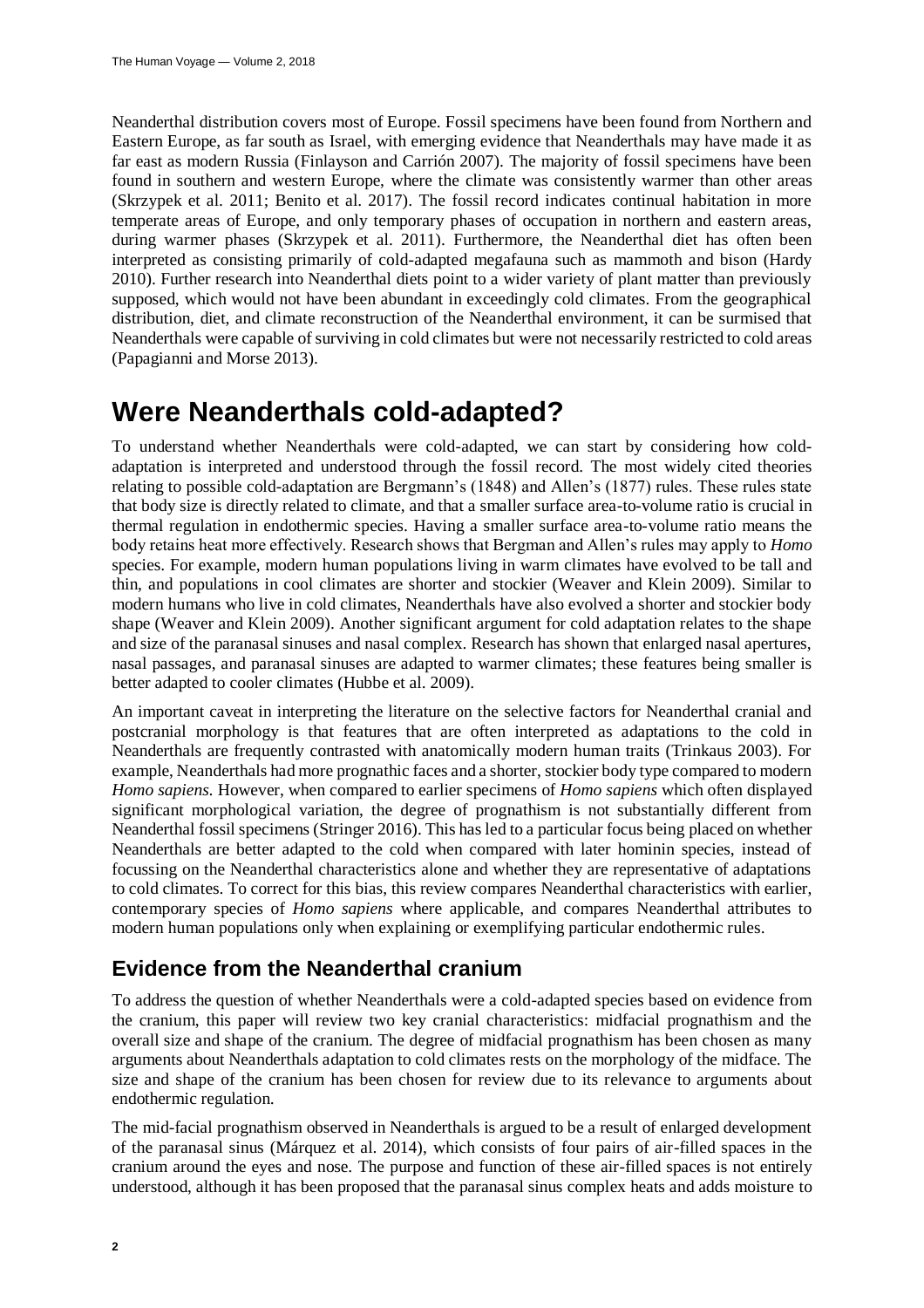the air inspired through the nasal cavity (Holton and Francisus 2008; Azevedo et al. 2017). Air traveling through a narrower nasal cavity is warmed and humidified more than air travelling through a wider nasal cavity. A narrower nasal cavity or smaller paranasal sinus would therefore lead to a smaller midfacial region, which would therefore be expected in species adapted to cold climates.

Neanderthal specimens often display a wide nasal aperture, which is in direct contradiction to theories of cold adaptation. A wide nasal aperture is indicative of a wide nasal passage and cavity, meaning the air inhaled is not heated or humidified as effectively as possible (Rae et al. 2011). Therefore, a wide nasal aperture in Neanderthals suggests that Neanderthals may not be cold-adapted. Alternatively, evidence suggests that the wide nasal aperture found in Neanderthals is associated with the late suturing of the maxilla in the species, which results in wide-set canines and overall widening of the face (Holton and Franciscus 2008). It is therefore possible that the midfacial prognathism commonly seen in Neanderthals may be a result of similar influences: late synostosis means that there is more time for the midface to grow and project, and this unique morphology is not necessarily a result of a potential increase in the size of the paranasal sinus (Holton and Franciscus 2008). Therefore, the argument that an enlarged paranasal sinus—as seen in Neanderthals—is an adaptation to cold climates does not withstand scrutiny. Data taken from x-rays indicate that the size of the paranasal sinus in relation to the cranium is comparable with that of more modern *Homo sapiens* samples from temperate climates (Rae et al. 2011), and other studies show that modern populations in cold climates demonstrate a more constricted paranasal sinus – in contrast to populations in warmer climates, who have a wider paranasal sinus (Noback et al. 2016). In species adapted to warmer climates, the paranasal sinus expands (Márquez et al. 2014). The exact nature and function of the paranasal sinus is not fully understood, and it may be that there is an, as yet unknown, function that help to answer the question as to whether this morphological region varies in response to climatic variation.

Scholars have suggested that the size and shape of the Neanderthal cranium is adapted to the cold (Weaver and Klein 2009). It has been argued that in a warmer climate, the cranium should be shaped to dissipate heat (i.e. have a larger surface area-to-volume ratio, following Bergman's rule), whereas in a colder climate, the cranium should have a smaller surface area-to-volume ratio in order to prevent the loss of heat (Beals et al. 1983). The Neanderthal skull is dolichocephalic, having an elongated, flattened cranium (Churchill 2014), meaning that Neanderthals would have a larger surface area-to-volume ratio and would therefore lose heat through the cranium more rapidly than populations with shorter, rounder skulls. This would indicate that the Neanderthal skull is not particularly adapted to cold climates. However, compared to contemporary hominin species that existed during the same time period as Neanderthals, Neanderthal skulls are *more* brachiocephalic in comparison. This could be seen as a possible transition to a more cold-adapted cranium shape in Neanderthals.

The Anterior Dental Loading Hypothesis has been suggested as an alternative explanation for the elongated shape of the Neanderthal cranium (Clement et al. 2012). This hypothesis states that the marked prognathism seen in Neanderthals is an adaptation to the application of heavy forces on the anterior teeth, which was subsequently balanced out by the elongation of the cranium (Lieberman et al. 2000). The anterior teeth may have been used for a range of cultural activities, such as making or using tools, as well as a result of diet and masticatory habit (Lozano-Ruiz et al. 2004). The size and shape of the cranium has been noted in Neanderthal fossil specimens of all ages, however, including infants (Weaver and Klein 2009). This would indicate that Neanderthal cranial shape is not solely the result of habitual lifestyle factors, and therefore cold adaptation cannot be ruled out as an explanation.

### **Evidence from the Neanderthal postcranial skeleton**

To address the question of whether Neanderthal postcranial morphology is cold-adapted, the size, shape, and muscularity of the torso and limbs will be discussed. Neanderthal postcranial morphology is as distinctive as the cranial morphology in the archaeological record, being considerably more robust, shorter, and stockier than contemporary hominin species, particularly early *Homo sapiens* (Churchill 1998). Neanderthal body shape is stockier, compared to *Homo sapiens,* with comparatively short extremities. The torso is short and barrel-shaped, and judging by the muscle-attachment sites on several fossil specimens, both the torso and limbs were very muscular and powerful (Pearson 2000). According to Bergman and Allen's rules, it is certainly beneficial to have a smaller, more compact body in a cold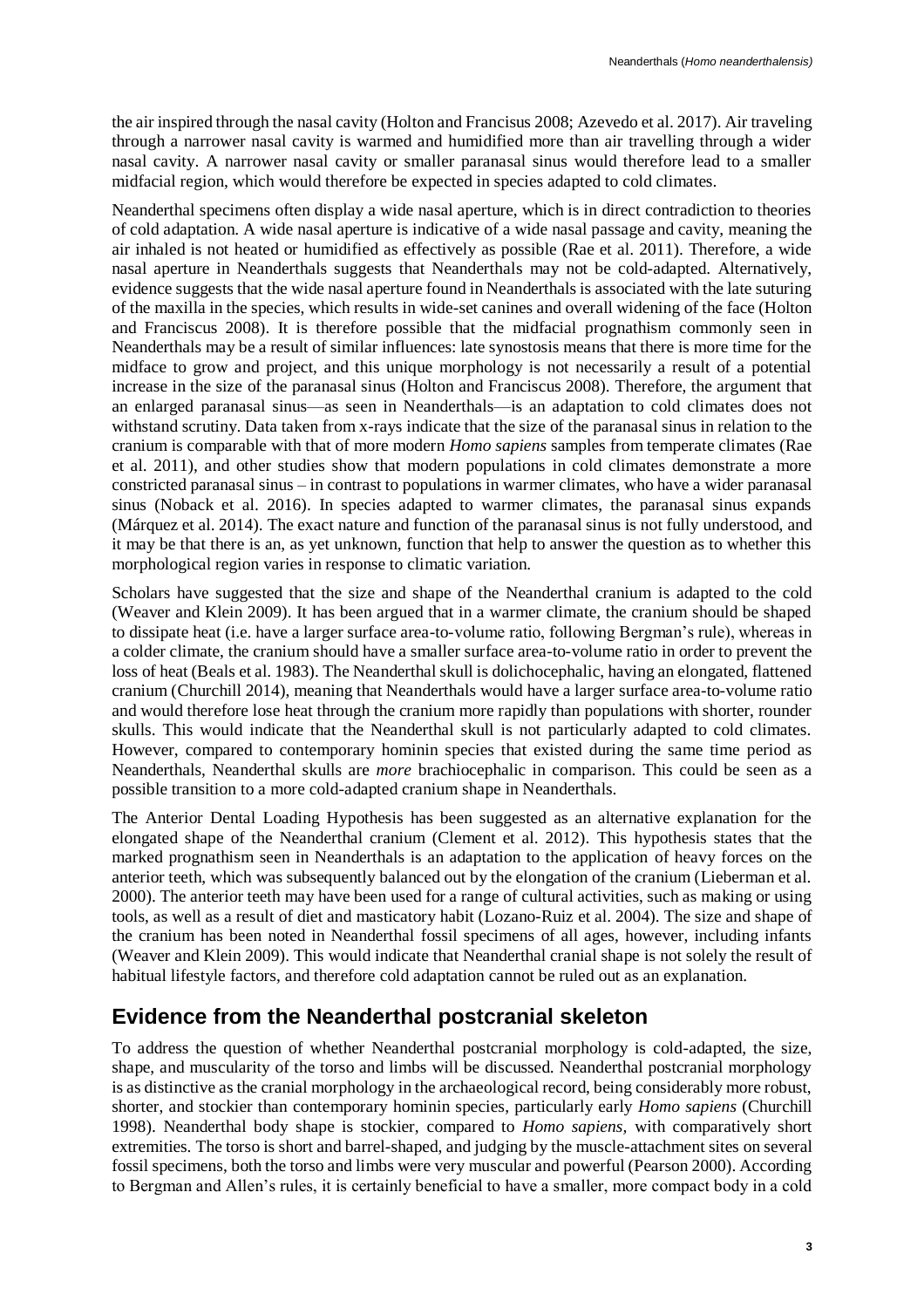climate. The apparent muscularity of the Neanderthal body could also have been beneficial in cold climates (Churchill 2014). High degrees of muscularity would be insulating as well as effective heat generators, albeit at a metabolic cost which is as yet unknown. Therefore, the overall size, shape, and body composition of Neanderthals is at the very least beneficial in a cold climate, and could potentially be seen as an adaptation to such.

Neanderthal limb morphology has been used to argue that Neanderthals are cold-adapted. Allen's rule specifically states that having shorter distal limbs is beneficial in a cold climate, and Neanderthal fossil specimens certainly conform to this rule. The bones of the forelimbs (radius and ulna) and lower legs (tibia and fibula) are considerably shorter than the upper long bones (Steudel-Numbers and Tilkens 2004) resulting in low crural and brachial indices. This is another example of conformation to Allen's rule, as it means a reduction in surface area-to-volume ratio. The relatively low crural and brachial indices of Neanderthals is also found in modern populations that live in some of the coldest climates in the world (Churchill 2014). The Neanderthal femur, radius, and ulna in particular are also bowed anteroposteriorly relative to anatomically modern humans (De Groote 2011), indicative of increased muscularity and power; this is supported by increased cortical thickness in the leg bones. The length, robusticity, and bowing of the Neanderthal limbs would have been beneficial in a cold climate, however it is unlikely that cold-adaptation is the sole explanation for these attributes in that this derived Neanderthal morphology has alternatively been posited to be the result of genetic drift (Weaver and Klein 2009) or increased activity levels (Steudel-Numbers and Tilkens 2004; De Groote 2011).

While the Neanderthal body shape would have been advantageous in colder climates, this does not necessarily indicate an evolutionary adaptation. Several theories have been asserted to explain the Neanderthal body shape, which relate to possible hormonal anomalies in Neanderthal growth patterns. It has been postulated that the timing and intensity of endocrine production (essentially certain growth hormones) may have caused accelerated growth rates of certain areas of the body, which could explain not only the general robusticity of the postcranial morphology but the midfacial projection of the crania as well (Maureille and Bar 1999). It is entirely possible that hormonal anomalies developed in response to cold environments; the two theories are therefore not mutually exclusive. It has also been suggested that the distinctive postcranial morphology of Neanderthals could be the result of a variety of other influences—increased carrying capacity and locomotion, or habitat vegetation density, for example (Stewart 2005).

The validity of using Bergman and Allen's rules to assess Neanderthals suitability to colder climates has also been questioned. The main criticism is that these rules should be used to compare *within* a species and not between different species (Stewart 2005). Interspecies comparison (between Neanderthals and *Homo sapiens*, for example) cannot provide an accurate reflection of whether a single species is cold-adapted (in this case, for the Neanderthals). On the other hand, intraspecies comparison of specimens from different climates or geographic locations would provide a clearer picture of whether Neanderthals are cold-adapted based on their body composition.

### **Discussion**

This essay has presented evidence to show that the derived cranial and postcranial morphology of Neanderthals can be interpreted in a variety of ways. In considering Neanderthal cranial morphology, this essay reviewed evidence to show that the midfacial projection is not particularly advantageous in cold climates, nor is the widened nasal aperture or enlarged paranasal sinus (Rae et al. 2011; Márquez et al. 2014). It is therefore unlikely that these particular characteristics would have evolved as a product of a cold climate. The postcranial morphology would certainly be beneficial in a cold climate, according to Allen's and Bergmann's rules, and judging by the muscle attachment sites and thickness of the cortical bone in the long bones, it is certainly possible that at least some of these features were selected for in the genetic process. However, these characteristics could alternatively have arisen as adaptations to a number of factors, such as increased mobility and activity levels or genetic anomalies. Subsequently, a combination of any of these factors could provide the explanation for the distinctive morphology of the Neanderthal postcrania.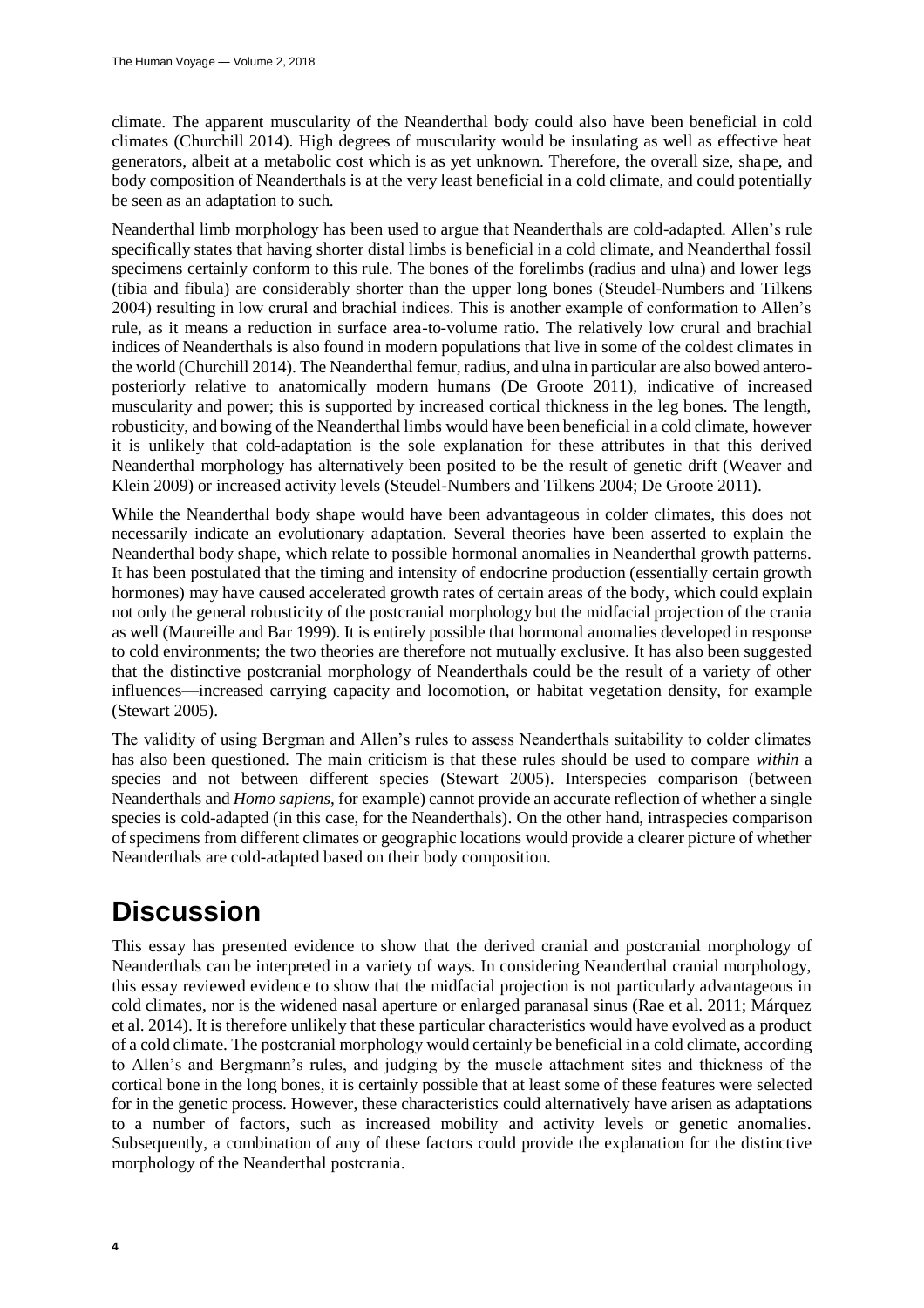If Neanderthals were not a cold-adapted species, the unique cranial and postcranial morphology observed in this the species still requires an explanation. One possible explanation, posited by Weaver et al. (2007), is genetic drift; this is a chance process by which the frequency of alleles in the genetic loci can change, which can lead to random evolutionary possibilities. Recent findings have indicated that genetic drift may be more responsible for the differences in Neanderthal cranial morphology than the process of natural selection. Again, this is not to say that genetic drift is the *sole* cause of Neanderthal morphology. Other possible factors—such as population isolation resulting in genetic diversion or hybridisation between species or geographical groups—could all have contributed to Neanderthals displaying such unique morphology (Finlayson 2004).

It is evident from the fossil record that Neanderthals lived in a variety of climates, spanning a time frame in which the climate varied considerably (Finlayson 2004). It is well understood that Neanderthals utilised sophisticated stone-tool technology, were very competent hunter-gatherers, and were resourceful in exploiting their environments for survival (Hoffecker 2005; Papagianni and Morse 2013). Given this archaeological evidence, it may not have been necessary for Neanderthals to drastically adapt to the cold environment they inhabited, casting further doubt that the derived morphology found in Neanderthals are an evolutionary response to their cold environment.

## **Conclusion**

The main argument for Neanderthals being cold-adapted relies on the size and shape of the paranasal sinus and midfacial pneumatisation, and the size and shape of the body. The evidence examined in this essay indicates that the unique craniofacial morphology of Neanderthals may be the result of a variety of factors and did not necessarily evolve in response to a cold environment. In particular, the size and shape of the nasal aperture, nasal passage, and paranasal sinus appear to be better adapted to warmer climates, when compared with modern populations. There are a number of alternative hypotheses that could explain the midfacial pneumatisation of Neanderthals, including growth patterns and lifestyle factors.

Similarly, the postcranial morphology of Neanderthals could be the result of a number of genetic, environmental, or lifestyle factors. The size, shape, and body composition of Neanderthals may have been beneficial in a colder climate, but there is not enough evidence to show that these morphological features are an evolutionary response to a cold environment. By contrast, this essay has shown that there are several other factors that may have influenced the postcranial morphology of Neanderthals that are not related to climate, such as increased activity levels and locomotive demands.

These hypotheses are only relevant if it was indeed necessary for Neanderthals to adapt to their environment – a topic that needs more research itself. Furthermore, issues relating to genetics, natural selection, and life histories still need to be explored further in order to understand the extent of influence on Neanderthal morphology. While there are aspects of Neanderthals that could be seen as being coldadapted, it is more likely that these characteristics are a result of a number of factors and may not have been specifically selected for. Therefore, the theory that Neanderthals were a cold-adapted species requires more evidence to be convincing.

# **References**

Allen JA. 1877. The influence of physical conditions in the genesis of species. Radical Rev. 1:108–140.

- Azevedo SD, González MF, Cintas C, Ramallo V, Quinto-Sánchez M, Márquez F, Hünemeier T, Paschetta C, Ruderman A, Navarro P, Pazos BA,Silva de Cerqueira CC, Velan O, Ramírez-Rozzi F, Calvo N, Castro HG, Paz RR, González-José R. 2017. Nasal airflow simulations suggest convergent adaptation in Neanderthals and modern humans. Proc Natl Acad Sci USA. 114(47):12442–12447. [doi.org/10.1073/pnas.1703790114](https://doi.org/10.1073/pnas.1703790114)
- Beals KL, Smith CL, Dodd SM. 1983. Climate and the evolution of brachycephalization. Am J Phys Anthropol. 62(4):425–437[. doi.org/10.1002/ajpa.1330620407](https://doi.org/10.1002/ajpa.1330620407)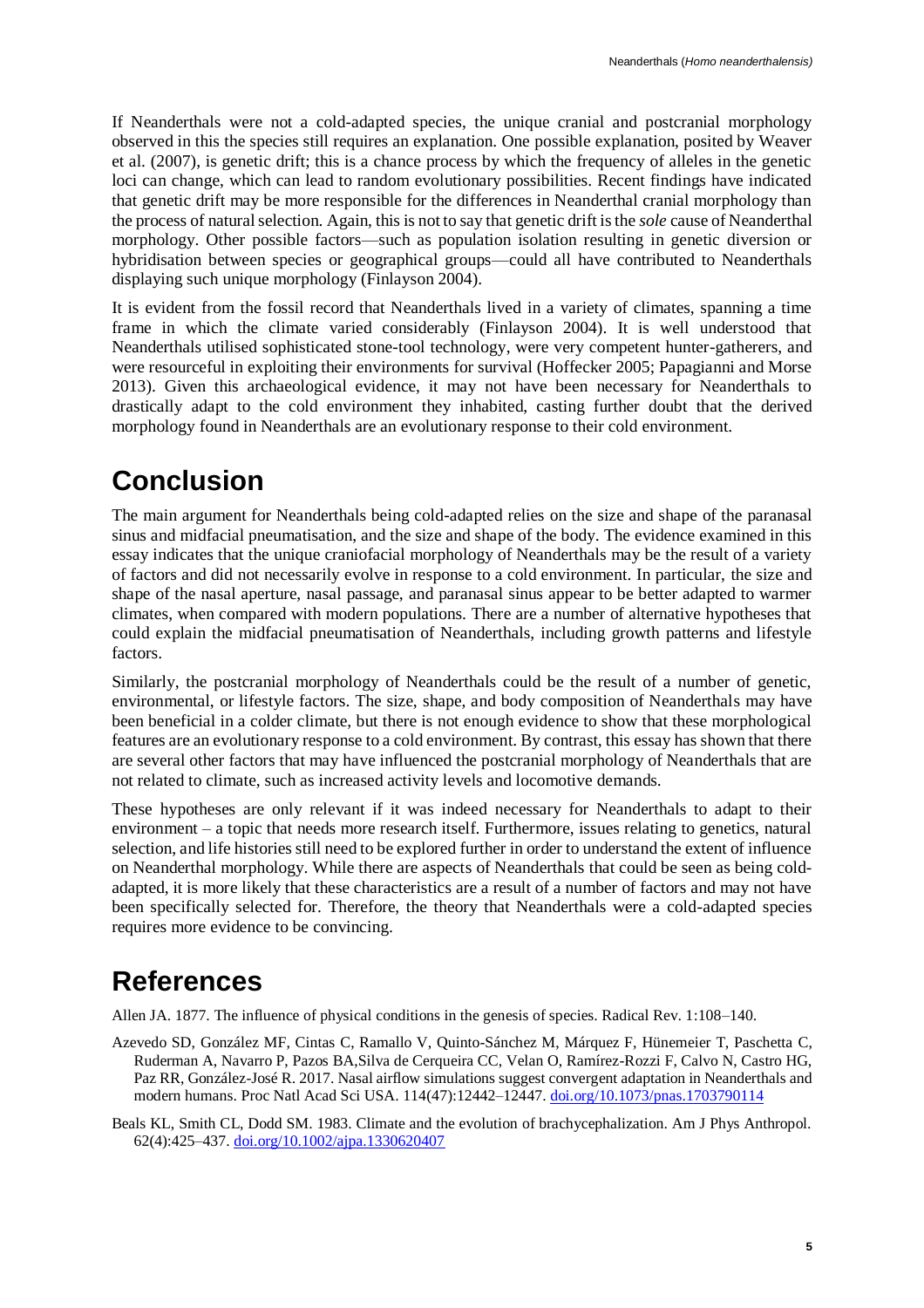- Benito BM, Svenning J, Kellberg‐Nielsen T, Riede F, Gil‐Romera G, Mailund T, Kjaergaard PC, Sandel BS. 2017. The ecological niche and distribution of Neanderthals during the Last Interglacial. J Biogeogr. 44(1):51– 61. [doi.org/10.1111/jbi.12845](https://doi.org/10.1111/jbi.12845)
- Bergmann C. 1848. Über die Verhältnisse der Wärmeökonomie der Thiere zu ihrer Grösse. Göttinger Studien. 3(1):595–708.
- Burke A. 2012. Spatial abilities, cognition and the pattern of Neanderthal and modern human dispersals. Quat Int. 247:230–235. [doi.org/10.1016/j.quaint.2010.10.029](https://doi.org/10.1016/j.quaint.2010.10.029)
- Caldwell SJ. 2014. The effects of cold adaptation on the growth and development of the Neandertal cranial base [Master's thesis]. Illinois State University.
- Churchill SE. 1998. Cold adaptation, heterochrony and Neandertals. Evol Anthropol. 7(2):46–61. [doi.org/10.1002/\(SICI\)1520-6505\(1998\)7:2<46::AID-EVAN2>3.0.CO;2-N](https://doi.org/10.1002/(SICI)1520-6505(1998)7:2%3C46::AID-EVAN2%3E3.0.CO;2-N)
- Churchill S. 2014. Thin on the ground: Neandertal biology, archeology, and ecology, 1st ed. Somerset: Wiley-Blackwell[. doi.org/10.1002/9781118590836](https://doi.org/10.1002/9781118590836)
- Clement AF, Hillson SW, Aiello LC. 2012. Tooth wear, Neanderthal facial morphology and the anterior dental loading hypothesis*.* J Hum Evol. 62(3):367–376[. doi.org/10.1016/j.jhevol.2011.11.014](https://doi.org/10.1016/j.jhevol.2011.11.014)
- De Groote I. 2011. The Neanderthal lower arm. J Hum Evol. 61(4):396–410. [doi.org/10.1016/j.jhevol.2011.05.007](https://doi.org/10.1016/j.jhevol.2011.05.007)
- Finlayson C. 2004. Neanderthals and modern humans: An ecological and evolutionary perspective. New York: Cambridge University Press. [doi.org/10.1017/CBO9780511542374](https://doi.org/10.1017/CBO9780511542374)
- Finlayson C, Carrión JS. 2007. Rapid ecological turnover and its impact on Neanderthal and other human populations. Trends Ecol Evol. 22(4):213–222. [doi.org/10.1016/j.tree.2007.02.001](https://doi.org/10.1016/j.tree.2007.02.001)
- Hardy BL. 2010. Climatic variability and plant food distribution in Pleistocene Europe: Implications for Neanderthal diet and subsistence, Quat Sci Rev. 29(5):662–679.
- Harvati K. 2003. Quantitative analysis of Neanderthal temporal bone morphology using three-dimensional geometric morphometrics. Am J Phys Anthropol. 120(4):323–338[. doi.org/10.1002/ajpa.10122](https://doi.org/10.1002/ajpa.10122)
- Harvati K. 2010. Neanderthals. Evolution: Education and Outreach. 3(3):367-376. [doi.org/10.1007/s12052-010-](https://doi.org/10.1007/s12052-010-0250-0) [0250-0](https://doi.org/10.1007/s12052-010-0250-0)
- Hoffecker JF. 2005. A prehistory of the North: Human settlement of the higher latitudes. London: Rutgers University Press.
- Holton N, Franciscus R. 2008. The paradox of a wide nasal aperture in cold-adapted Neandertals: A causal assessment. J Hum Evol. 55(6):942–951. [doi.org/10.1016/j.jhevol.2008.07.001](https://doi.org/10.1016/j.jhevol.2008.07.001)
- Hubbe M, Hanihara T, Harvati K. 2009. Climate signatures in the morphological differentiation of worldwide modern human populations. Anat Rec. 292(11):1720-1733. [doi.org/10.1002/ar.20976](https://doi.org/10.1002/ar.20976)
- Lieberman DE, Pearson OM, Mowbray KM. 2000. Basicranial influence on overall cranial shape. J Hum Evol. 38(2):291–315[. doi.org/10.1006/jhev.1999.0335](https://doi.org/10.1006/jhev.1999.0335)
- Lozano-Ruiz M, Bermúdez de Castro JM, Martinón-Torres M, Sarmiento S. 2004. Cutmarks on fossil human anterior teeth of the Sima de los Huesos Site (Atapuerca, Spain). J Archaeol Sci. 31(8):1127–1135. [doi.org/10.1016/j.jas.2004.02.005](https://doi.org/10.1016/j.jas.2004.02.005)
- Márquez S, Pagano AS, Delson E, Lawson W, Laitman JT. 2014. The nasal complex of Neanderthals: An entry portal to their place in human ancestry*.* Anat Rec. 297(11):2121–2137. [doi.org/10.1002/ar.23040](https://doi.org/10.1002/ar.23040)
- Maureille B, Bar D. 1999. The premaxilla in Neanderthal and early modern children: Ontogeny and morphology. J Hum Evol. 37(2):137–152. [doi.org/10.1006/jhev.1999.0312](https://doi.org/10.1006/jhev.1999.0312)
- Noback ML, Samo E, van Leeuwen CH, Lynnerup N, Harvati K. 2016. Paranasal sinuses: A problematic proxy for climate adaptation in Neanderthals. J Hum Evol. 97:176–179. [doi.org/10.1016/j.jhevol.2016.06.003](https://doi.org/10.1016/j.jhevol.2016.06.003)
- Papagianni D, Morse M. 2013. The Neanderthals rediscovered: How modern science is rewriting their story. London: Thames and Hudson.
- Pearson O. 2000. Activity, climate and postcranial robusticity. Curr Anthropol*.* 41(4):569–607. [doi.org/10.1086/317382](https://doi.org/10.1086/317382)